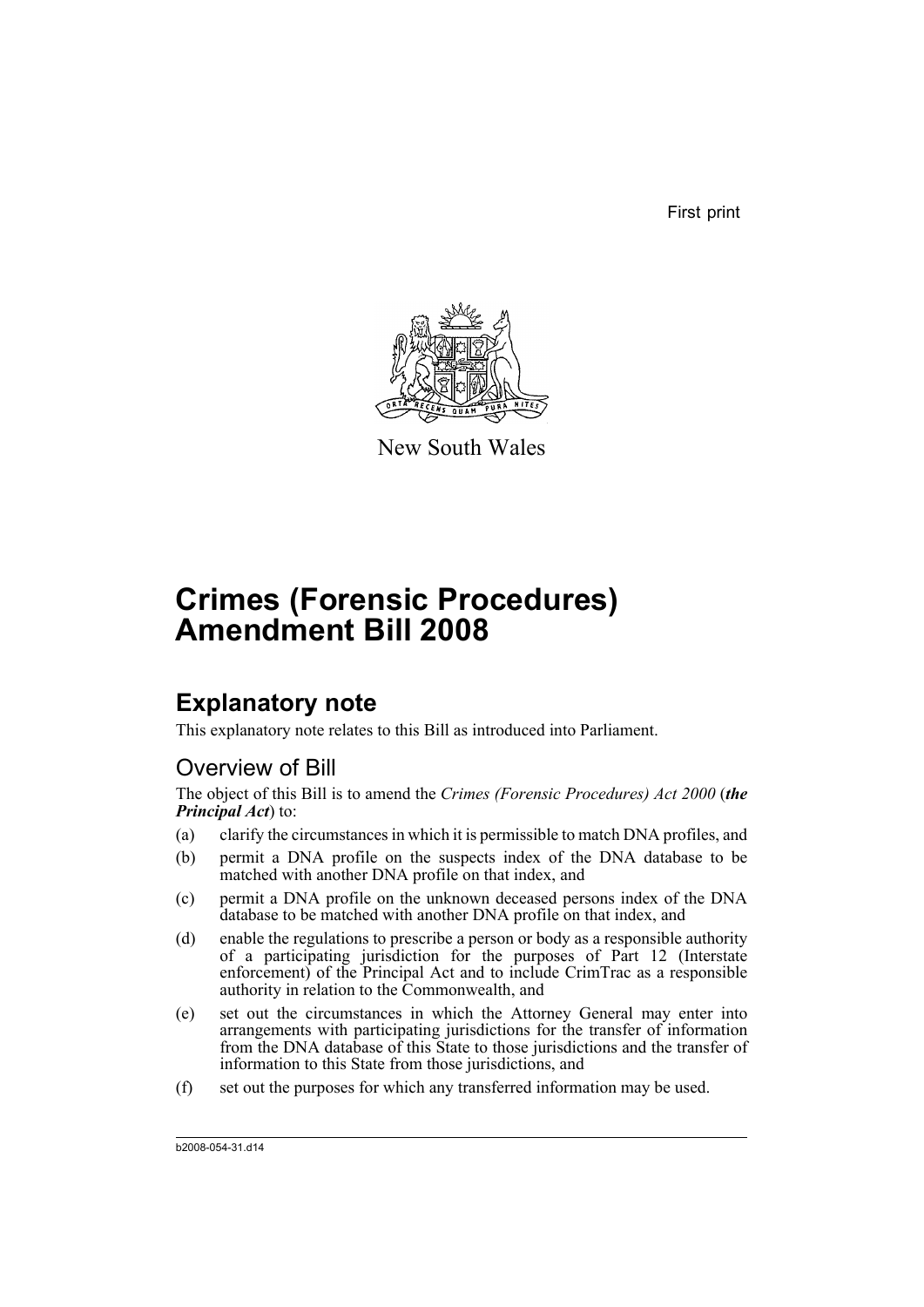Explanatory note

### Outline of provisions

**Clause 1** sets out the name (also called the short title) of the proposed Act.

**Clause 2** provides for the commencement of the proposed Act on the date of assent to the proposed Act.

**Clause 3** is a formal provision that gives effect to the amendments to the *Crimes (Forensic Procedures) Act 2000* set out in Schedule 1.

**Clause 4** provides for the repeal of the proposed Act after all the amendments made by the proposed Act have commenced.

### **Schedule 1 Amendments**

Under the Principal Act, DNA profiles are held on a number of indexes on the DNA database. Matching between any 2 DNA profiles is permitted only in the circumstances set out in section 93 of that Act.

**Schedule 1 [1]** amends section 93 of the Principal Act to clarify that a DNA profile that has been placed on the volunteers (limited purposes) index is permitted to be matched with a DNA profile in the crime scene index, offenders index, missing persons index or unknown deceased persons index but only if the matching is carried out for a purpose for which the DNA profile was placed on the volunteers (limited purposes) index. A DNA profile that has been placed on the volunteers (limited purposes) index is not permitted to be matched with a DNA profile on the suspects index, the volunteers (limited purposes) index or the volunteers (unlimited purposes) index. It also clarifies that a DNA profile on the volunteers (unlimited purposes) index. index is permitted to be matched with a DNA profile on the offenders index and that a DNA profile on the missing persons index is permitted to be matched with a DNA profile on the suspects index. The amendment also permits a matching of a DNA profile on the suspects index with another DNA profile on that index and a matching of a DNA profile on the unknown deceased persons index with another DNA profile on that index. Currently matching is not permitted in either case.

**Schedule 1 [2]** provides that the regulations may prescribe a person or body as a responsible authority in relation to a participating jurisdiction for the purposes of the Principal Act and provides that CrimTrac is a responsible authority in relation to the Commonwealth. The Attorney General may enter into arrangements with a responsible authority for the sharing of DNA information or for the establishment and maintenance of a register of orders for the carrying out of forensic procedures.

**Schedule 1 [3]** provides that the Attorney General may enter into arrangements with the responsible authority of any one or more participating jurisdictions under which information from the DNA database of this State may be transmitted to those jurisdictions and information from those jurisdictions may be transmitted to this State. The arrangements may be entered into only for the purposes of investigating, or conducting proceedings for, an offence against the law of this State or those jurisdictions, the identification of missing or deceased persons or, if CrimTrac is a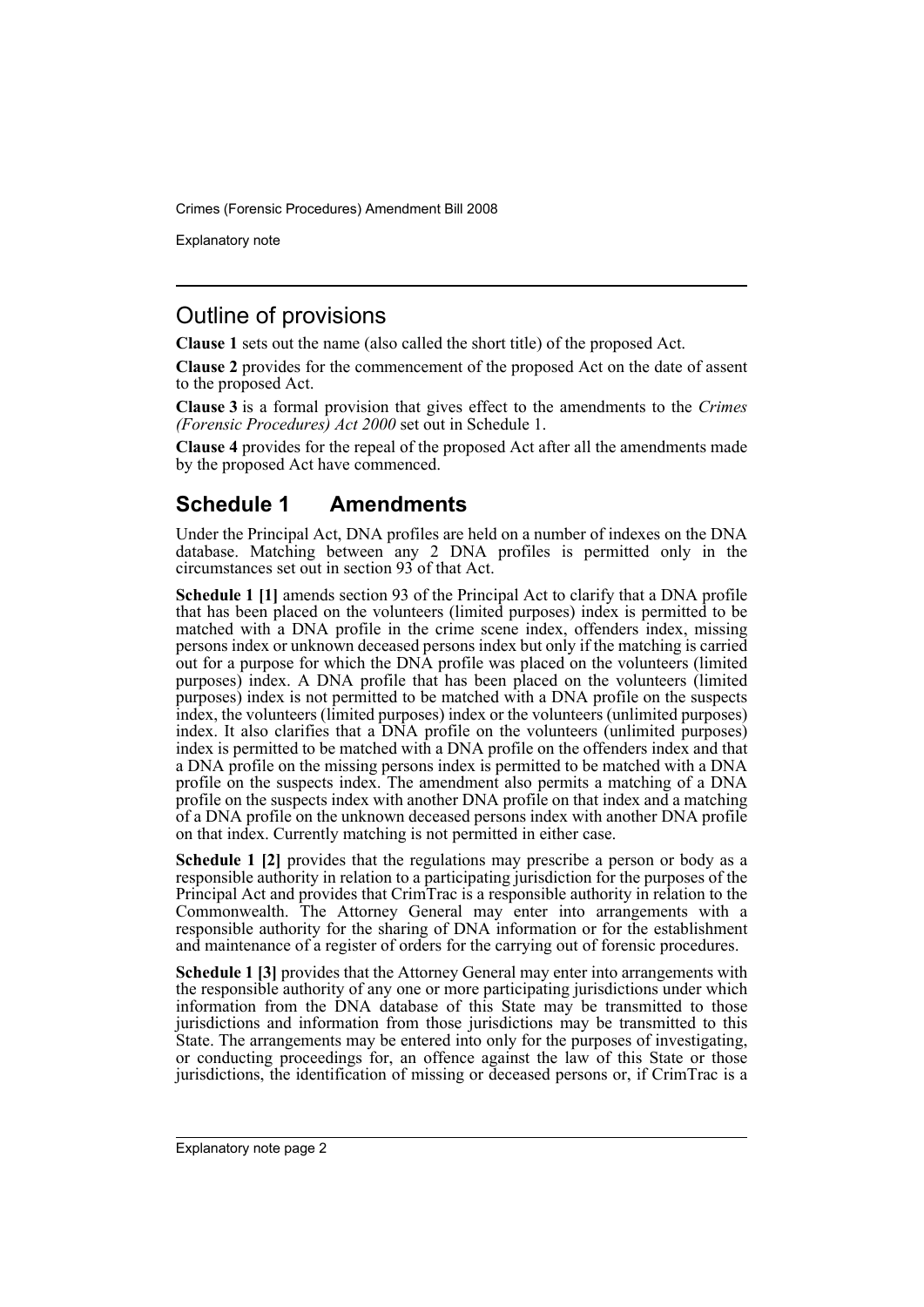Explanatory note

party to the arrangements, CrimTrac comparing the transmitted information with information transmitted from a participating jurisdiction and then notifying this State and that jurisdiction of any matches that it finds. Information transmitted under any such arrangements may not be used except for one of these purposes. **Schedule 1 [4] and [5]** make consequential amendments.

**Schedule 1 [6]** enables the regulations to make provision for matters of a savings or transitional nature consequent on the enactment of the proposed Act.

**Schedule 1 [7]** inserts savings provisions into Schedule 2 to the Principal Act that provide for a number of existing bilateral arrangements to be taken to be made under section 97 (1) of that Act from the date the particular arrangement was entered into.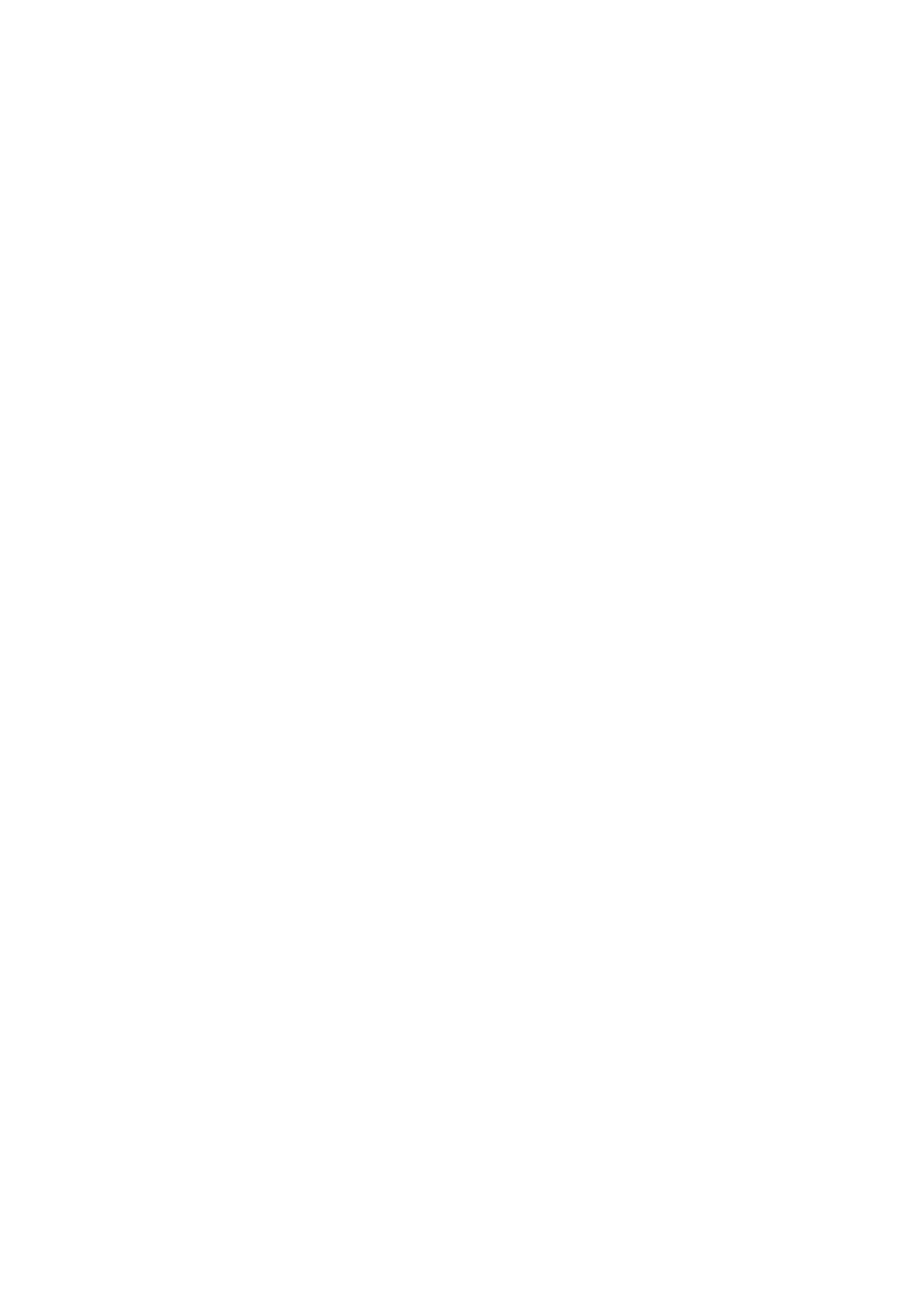First print



New South Wales

# **Crimes (Forensic Procedures) Amendment Bill 2008**

## **Contents**

|   |                                                             | Page          |
|---|-------------------------------------------------------------|---------------|
|   | Name of Act                                                 |               |
|   | Commencement                                                | 2             |
|   | Amendment of Crimes (Forensic Procedures) Act 2000<br>No 59 | $\mathcal{P}$ |
| 4 | Repeal of Act                                               | 2             |
|   | Schedule 1 Amendments                                       | 3             |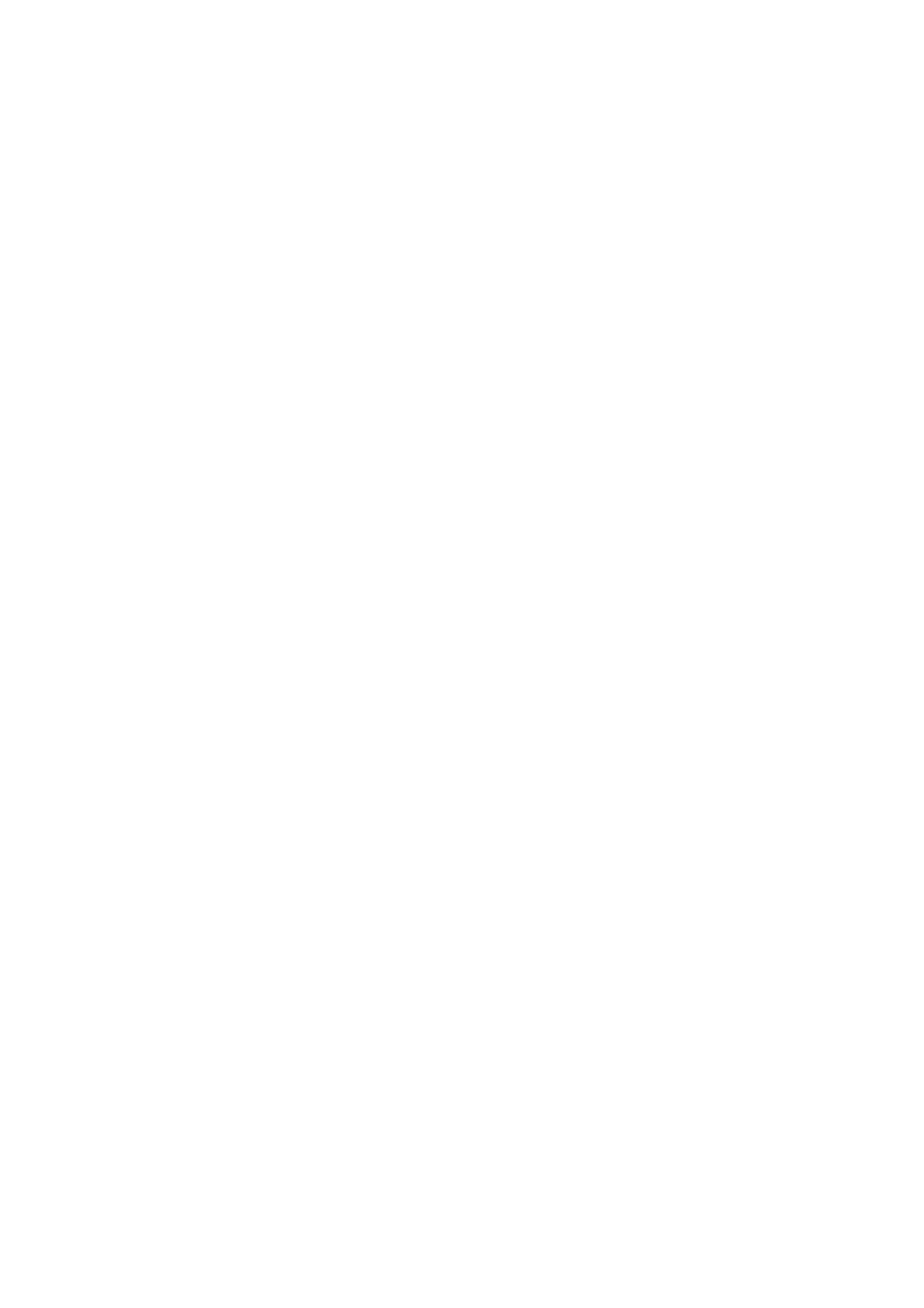

New South Wales

## **Crimes (Forensic Procedures) Amendment Bill 2008**

No , 2008

### **A Bill for**

An Act to amend the *Crimes (Forensic Procedures) Act 2000* with respect to the matching of DNA profiles and the sharing of DNA information with other jurisdictions; and for other purposes.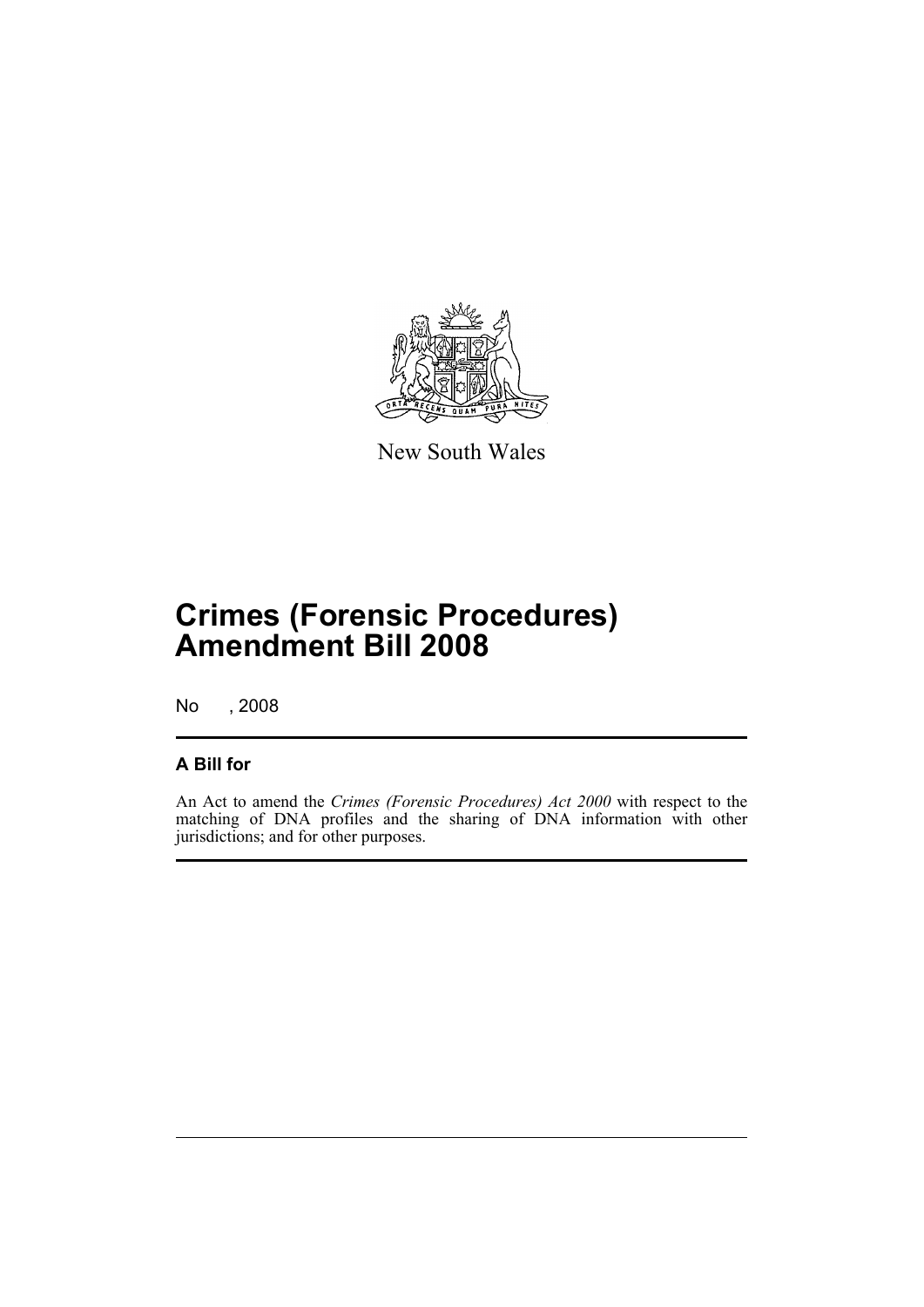<span id="page-7-3"></span><span id="page-7-2"></span><span id="page-7-1"></span><span id="page-7-0"></span>

|              | The Legislature of New South Wales enacts:                                                                                                                       |  | 1              |  |  |
|--------------|------------------------------------------------------------------------------------------------------------------------------------------------------------------|--|----------------|--|--|
| $\mathbf 1$  | Name of Act                                                                                                                                                      |  | $\overline{2}$ |  |  |
|              | This Act is the Crimes (Forensic Procedures) Amendment Act 2008.                                                                                                 |  | 3              |  |  |
| $\mathbf{2}$ | <b>Commencement</b>                                                                                                                                              |  | 4              |  |  |
|              | This Act commences on the date of assent to this Act.                                                                                                            |  | 5              |  |  |
| 3            | Amendment of Crimes (Forensic Procedures) Act 2000 No 59                                                                                                         |  | 6              |  |  |
|              | The Crimes (Forensic Procedures) Act 2000 is amended as set out in<br>Schedule 1.                                                                                |  | 7<br>8         |  |  |
| 4            | <b>Repeal of Act</b>                                                                                                                                             |  |                |  |  |
|              | This Act is repealed on the day following the day on which this Act<br>(1)<br>commences.                                                                         |  | 10<br>11       |  |  |
|              | The repeal of this Act does not, because of the operation of section 30<br>(2)<br>of the <i>Interpretation Act 1987</i> , affect any amendment made by this Act. |  | 12<br>13       |  |  |
|              |                                                                                                                                                                  |  |                |  |  |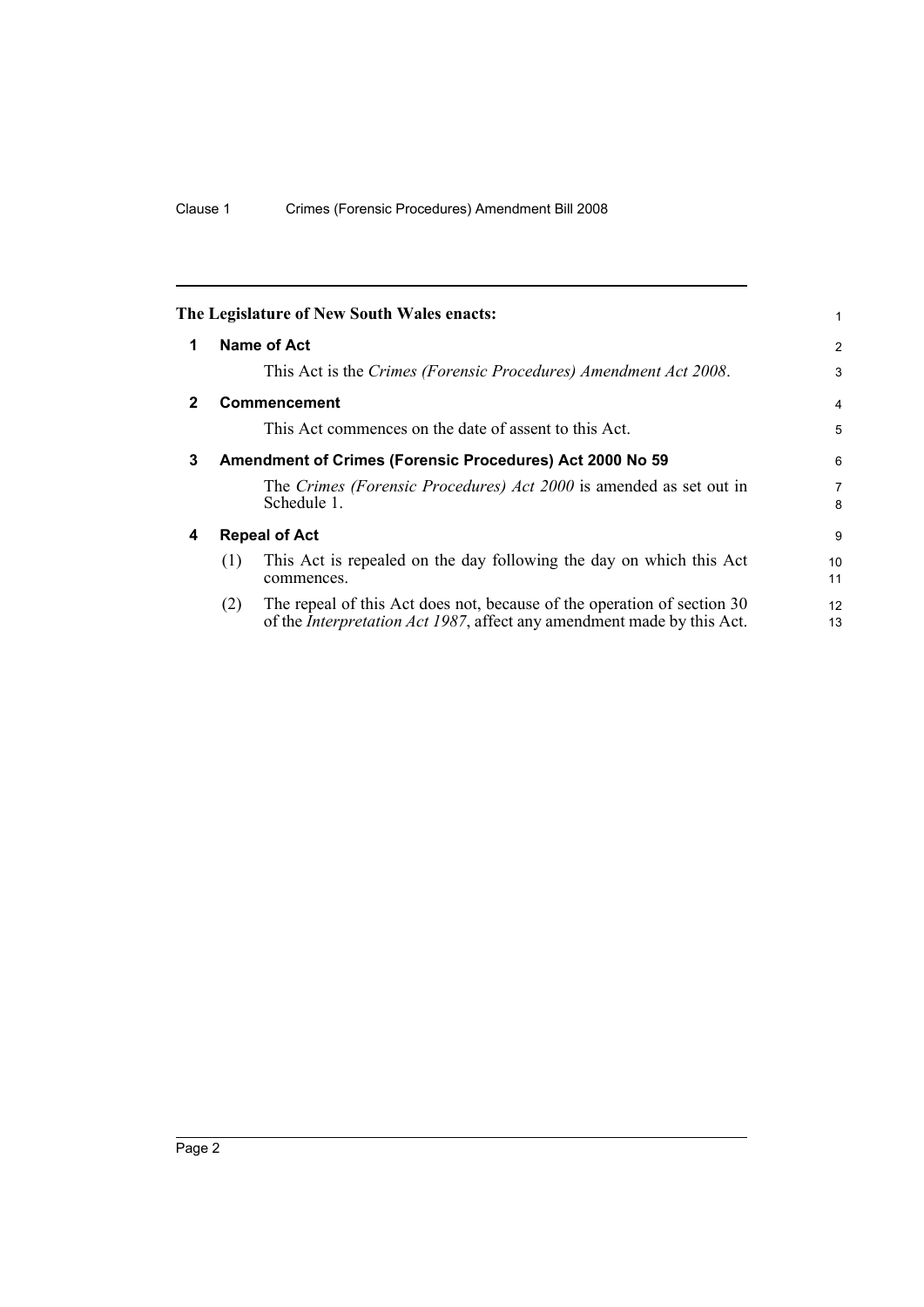Amendments **Schedule 1** and the set of the set of the set of the set of the set of the set of the set of the set of the set of the set of the set of the set of the set of the set of the set of the set of the set of the set

### <span id="page-8-0"></span>**Schedule 1 Amendments**

(Section 3)

### 3 4 5

1

 $\overline{2}$ 

#### **[1] Section 93 Permissible matching of DNA profiles**

Omit section 93 (1) and (2) (including the table to section 93 (2)).

Insert instead:

- (1) A matching of a DNA profile on an index of the DNA database system specified at the top of a column of the table to this subsection with a DNA profile on an index of the system specified in column 1 of a row of the table:
	- (a) is not permitted by this Part if "no" is shown at the intersection of the relevant row and column, and
	- (b) is permitted by this Part if "yes" is shown at the intersection of the relevant row and column, and
	- (c) is permitted by this Part in connection with the volunteers (limited purposes) index if "only if within purpose" is shown at the intersection of the relevant row and column, but only if the matching is for a purpose for which the relevant DNA profile was placed on that index.

| Index of<br>profile<br>to be<br>matched | Is matching permitted?                                                  |          |                                      |                                        |                              |                              |                                |  |
|-----------------------------------------|-------------------------------------------------------------------------|----------|--------------------------------------|----------------------------------------|------------------------------|------------------------------|--------------------------------|--|
|                                         | column 1 column 2 column 3 column 4 column 5 column 6 column 7 column 8 |          |                                      |                                        |                              |                              |                                |  |
|                                         | crime<br>scene                                                          | suspects | volunteers<br>(limited)<br>purposes) | volunteers<br>(unlimited)<br>purposes) | offenders                    | missing<br>persons           | unknown<br>deceased<br>persons |  |
| crime<br>scene                          | yes                                                                     | yes      | only if<br>within<br>purpose         | yes                                    | yes                          | yes                          | yes                            |  |
| suspects                                | yes                                                                     | yes      | no                                   | no                                     | yes                          | yes                          | yes                            |  |
| volunteers<br>(limited)<br>purposes)    | only if<br>within<br>purpose                                            | no       | no                                   | no                                     | only if<br>within<br>purpose | only if<br>within<br>purpose | only if<br>within<br>purpose   |  |
| volunteers<br>(unlimited<br>purposes)   | yes                                                                     | no       | no                                   | no                                     | yes                          | yes                          | yes                            |  |
| offenders                               | yes                                                                     | yes      | only if<br>within<br>purpose         | yes                                    | yes                          | yes                          | yes                            |  |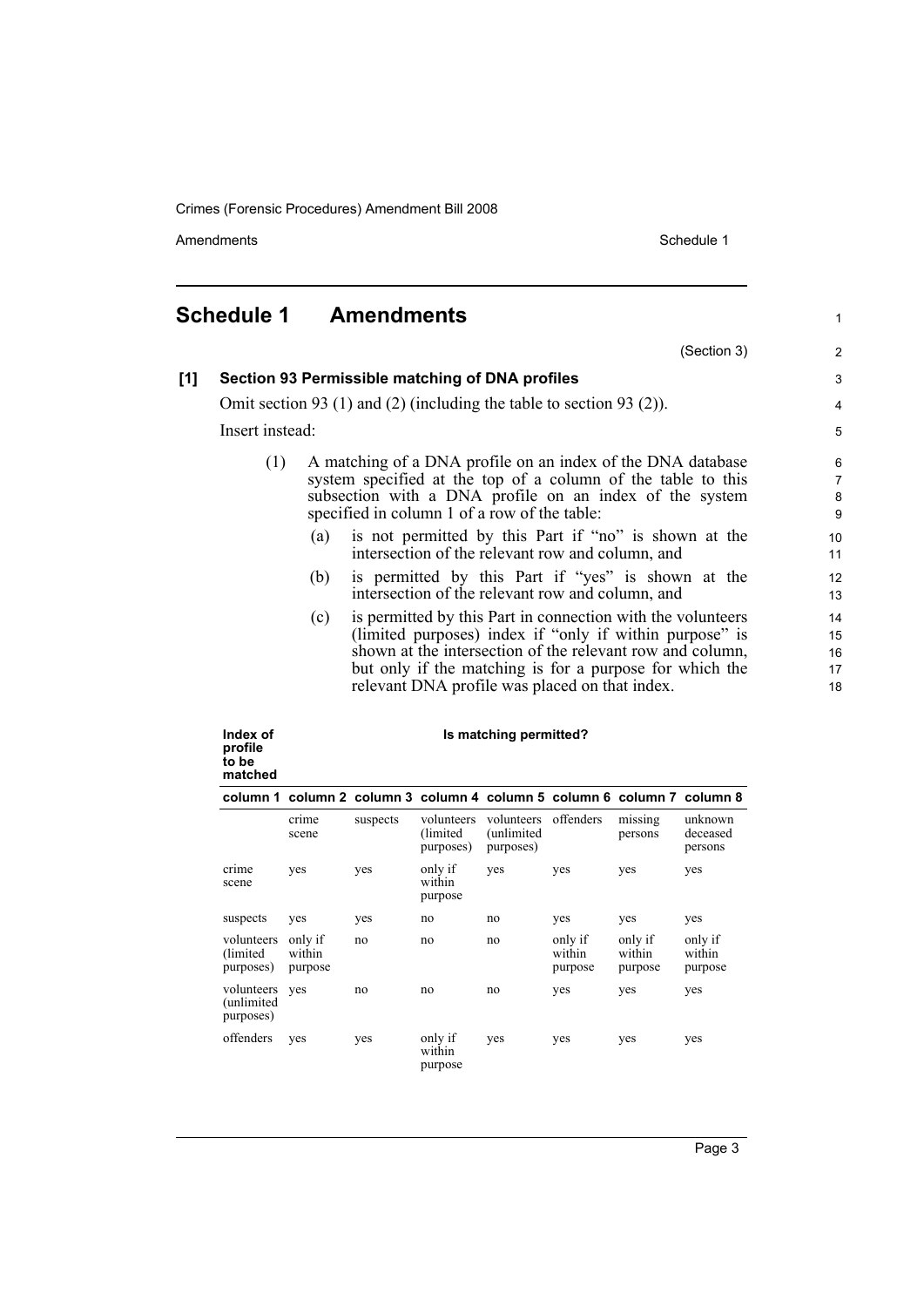Schedule 1 Amendments

| Index of<br>profile<br>to be<br>matched | Is matching permitted?                                                  |     |                              |     |     |     |     |
|-----------------------------------------|-------------------------------------------------------------------------|-----|------------------------------|-----|-----|-----|-----|
|                                         | column 1 column 2 column 3 column 4 column 5 column 6 column 7 column 8 |     |                              |     |     |     |     |
| $\sim$ $\sim$<br>missing<br>persons     | yes                                                                     | yes | only if<br>within<br>purpose | yes | yes | yes | yes |
| unknown<br>deceased<br>persons          | yes                                                                     | yes | only if<br>within<br>purpose | yes | yes | yes | yes |

#### **[2] Section 95 Definitions**

Omit the definition of *responsible authority*. Insert in alphabetical order: *CrimTrac* means the Commonwealth agency of that name. *responsible authority*, in relation to a participating jurisdiction, means any one or more of the following: (a) the Minister having responsibility for a corresponding law within that jurisdiction, (b) a public authority that administers a corresponding law within that jurisdiction,

(c) a person or body prescribed by the regulations,

and includes, in relation to the Commonwealth, CrimTrac.

#### **[3] Section 97 Database information**

Omit section 97 (1) and (1A). Insert instead:

- (1) The Minister may enter into arrangements for any of the purposes set out in subsection (1A) with the responsible authority of one or more participating jurisdictions under which:
	- (a) information from the DNA database of this State may be transmitted to any jurisdiction that is a party to the arrangements, and
	- (b) information from any such jurisdiction may be transmitted to this State.
- (1A) Information that is transmitted under this section must not be used except for the following purposes:
	- (a) the investigation of, or the conduct of proceedings for, an offence against the law of this State or the law of a jurisdiction that is a party to the arrangements,
	- (b) the identification of missing or deceased persons,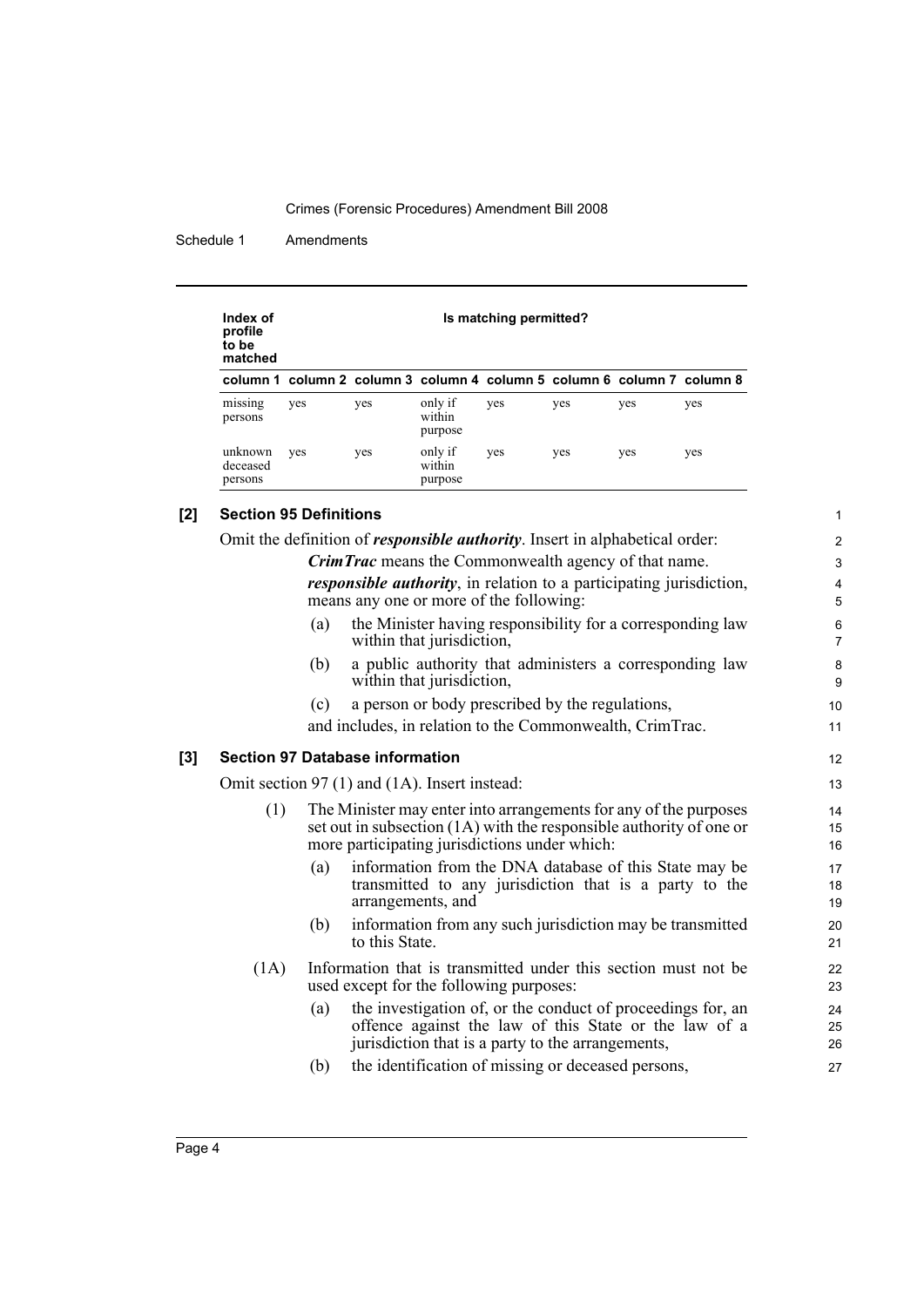#### Amendments Schedule 1

|     |        |                        | (c)                                                             | if arrangements are entered into with CrimTrac—<br>CrimTrac comparing the transmitted information with<br>information transmitted from a participating jurisdiction<br>and then notifying this State and that jurisdiction of any<br>matches that it finds. | 1<br>$\overline{2}$<br>$\mathsf 3$<br>4<br>5 |  |  |  |
|-----|--------|------------------------|-----------------------------------------------------------------|-------------------------------------------------------------------------------------------------------------------------------------------------------------------------------------------------------------------------------------------------------------|----------------------------------------------|--|--|--|
| [4] |        | <b>Section 97 (1B)</b> |                                                                 |                                                                                                                                                                                                                                                             | 6                                            |  |  |  |
|     |        |                        |                                                                 | Omit "Such an arrangement".                                                                                                                                                                                                                                 | 7                                            |  |  |  |
|     |        |                        |                                                                 | Insert instead "Arrangements under this section".                                                                                                                                                                                                           | 8                                            |  |  |  |
| [5] |        |                        |                                                                 | <b>Section 109 Disclosure of information</b>                                                                                                                                                                                                                | 9                                            |  |  |  |
|     |        |                        |                                                                 | Omit "(1) or $(1A)$ " from section 109 (2) (c1).                                                                                                                                                                                                            | 10                                           |  |  |  |
| [6] |        |                        |                                                                 | Schedule 2 Savings, transitional and other provisions                                                                                                                                                                                                       | 11                                           |  |  |  |
|     |        |                        |                                                                 | Insert at the end of clause $1(1)$ :                                                                                                                                                                                                                        | 12                                           |  |  |  |
|     |        |                        |                                                                 | Crimes (Forensic Procedures) Amendment Act 2008                                                                                                                                                                                                             | 13                                           |  |  |  |
| [7] |        | Schedule 2, Part 5     |                                                                 |                                                                                                                                                                                                                                                             | 14                                           |  |  |  |
|     |        | Insert after Part 4:   |                                                                 |                                                                                                                                                                                                                                                             | 15                                           |  |  |  |
|     | Part 5 |                        |                                                                 | Provisions consequent on enactment of                                                                                                                                                                                                                       | 16                                           |  |  |  |
|     |        |                        |                                                                 | <b>Crimes (Forensic Procedures) Amendment</b>                                                                                                                                                                                                               |                                              |  |  |  |
|     |        |                        |                                                                 | <b>Act 2008</b>                                                                                                                                                                                                                                             | 17<br>18                                     |  |  |  |
|     | 12     |                        |                                                                 | <b>Ministerial arrangements under section 97</b>                                                                                                                                                                                                            | 19                                           |  |  |  |
|     |        |                        |                                                                 | Each of the following arrangements is taken to have been validly                                                                                                                                                                                            | 20                                           |  |  |  |
|     |        |                        | entered into under section 97 (1), as substituted by the Crimes | 21                                                                                                                                                                                                                                                          |                                              |  |  |  |
|     |        |                        |                                                                 | (Forensic Procedures) Amendment Act 2008, on and from the<br>date the arrangement was entered into:                                                                                                                                                         | 22<br>23                                     |  |  |  |
|     |        |                        | (a)                                                             | the arrangement entitled "Section 97 (1) New South                                                                                                                                                                                                          | 24                                           |  |  |  |
|     |        |                        |                                                                 | Wales/Commonwealth Arrangement" signed by the<br>Attorney General and the Minister for Justice and Customs                                                                                                                                                  | 25<br>26                                     |  |  |  |
|     |        |                        |                                                                 | of the Commonwealth and dated 25 November 2003,                                                                                                                                                                                                             | 27                                           |  |  |  |
|     |        |                        | (b)                                                             | the arrangement entitled "Crimes (DNA Database)                                                                                                                                                                                                             | 28                                           |  |  |  |
|     |        |                        |                                                                 | (Reciprocal Access—New South Wales and Queensland)<br>Arrangement" signed by the Attorney General and the                                                                                                                                                   | 29<br>30                                     |  |  |  |
|     |        |                        |                                                                 | Minister for Police and Corrective Services of Queensland                                                                                                                                                                                                   | 31                                           |  |  |  |
|     |        |                        |                                                                 | and dated 16 May 2005,                                                                                                                                                                                                                                      | 32                                           |  |  |  |
|     |        |                        | (c)                                                             | arrangement entitled "Arrangement"<br>for<br>the<br>the<br>Transmission of DNA Database Information to and from                                                                                                                                             | 33<br>34                                     |  |  |  |
|     |        |                        |                                                                 |                                                                                                                                                                                                                                                             |                                              |  |  |  |
|     |        |                        |                                                                 | New South Wales and the CrimTrac Agency of the                                                                                                                                                                                                              | 35                                           |  |  |  |